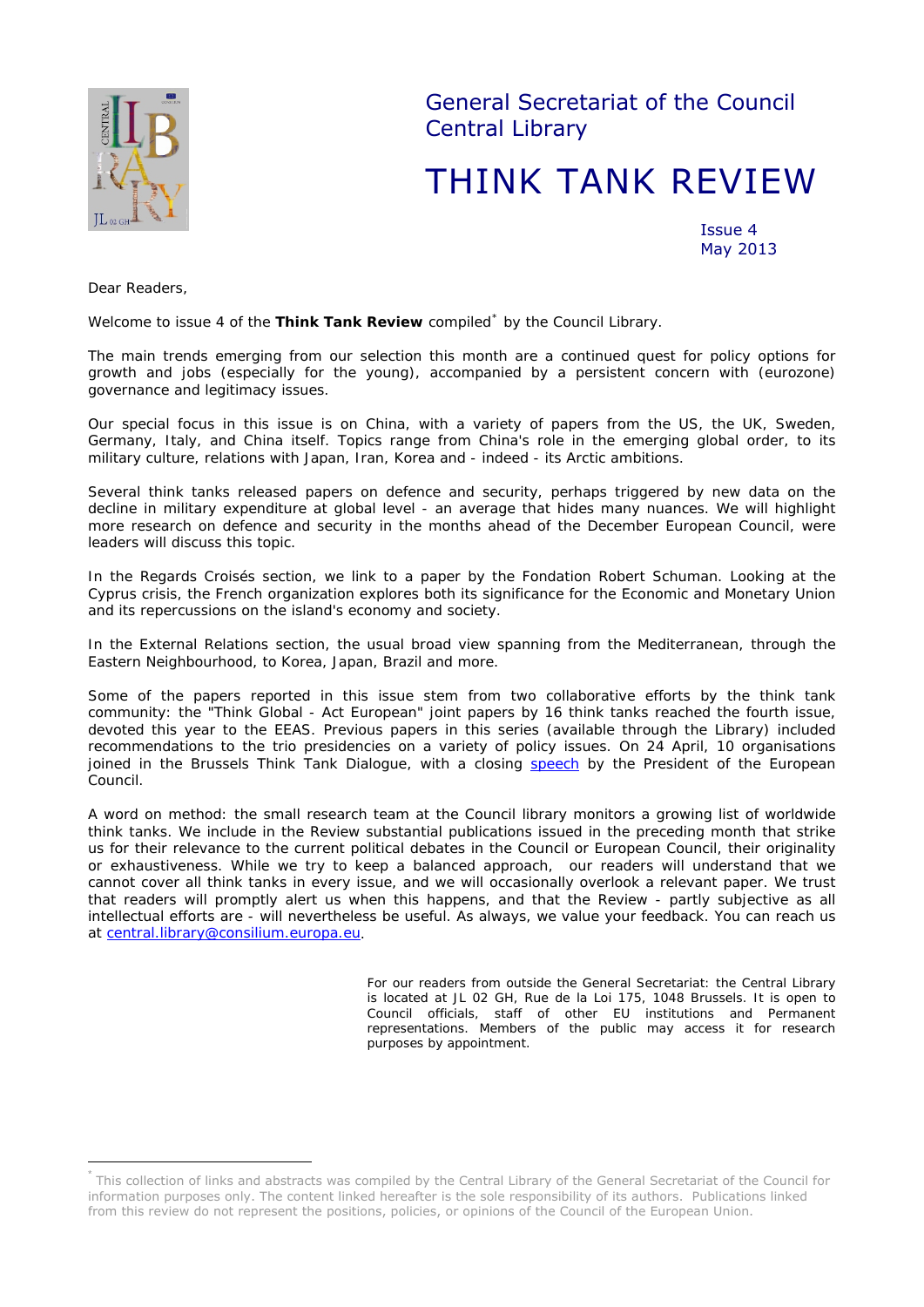## **Table of Contents click on titles to read abstracts**

## **[SECTION 1 - EU institutions and internal policies](#page-3-0)**

| <b>BRUEGEL</b>                                                                           |
|------------------------------------------------------------------------------------------|
|                                                                                          |
| FONDATION ROBERT SCHUMAN                                                                 |
| For a Credible Growth Strategy for the Eurozone: The Obligation to Produce Results  4    |
| POLICY NETWORK&GLOBAL PROGRESS                                                           |
|                                                                                          |
| THE POLISH INSTITUTE OF INTERNATIONAL AFFAIRS                                            |
| From the Periphery to the Core? Central Europe and the Economic Crisis4                  |
| <b>EUROPEAN POLICY CENTRE</b>                                                            |
|                                                                                          |
| <b>FUTURELAB EUROPE</b>                                                                  |
|                                                                                          |
| <b>BRUSSELS THINK TANK DIALOGUE</b>                                                      |
|                                                                                          |
| <b>FRIDE</b>                                                                             |
| The EU's Global Climate and Energy Policies: Gathering Momentum? 5                       |
| THE SWEDISH INSTITUTE OF INTERNATIONAL AFFAIRS                                           |
|                                                                                          |
| PETERSON INSTITUTE FOR INTERNATIONAL ECONOMICS                                           |
|                                                                                          |
| ISTITUTO AFFARI INTERNAZIONALI                                                           |
| The Evolution of EU Policy and Law in the Environmental Field: Achievements and Current  |
|                                                                                          |
| THE POLISH INSTITUTE OF INTERNATIONAL AFFAIRS                                            |
|                                                                                          |
| THE EUROPEAN COUNCIL ON FOREIGN RELATIONS (ECFR)                                         |
|                                                                                          |
| INSTITUT FRANÇAIS DES RELATIONS INTERNATIONALES (IFRI)                                   |
|                                                                                          |
| NOTRE EUROPE - JACQUES DELORS INSTITUTE                                                  |
|                                                                                          |
| STOCKHOLM INTERNATIONAL PEACE RESEARCH INSTITUTE                                         |
|                                                                                          |
| NOTRE EUROPE - JACQUES DELORS INSTITUTE                                                  |
| Think Global - Act European IV: Thinking Strategically about the EU's External Action  8 |
| THE POLISH INSTITUTE OF INTERNATIONAL AFFAIRS                                            |
|                                                                                          |
| CENTRE FOR EUROPEAN POLICY STUDIES (CEPS)                                                |
|                                                                                          |
| NOTRE EUROPE - JACQUES DELORS INSTITUTE                                                  |
|                                                                                          |
| The Role and Place of Parliaments in a Genuine Economic and Monetary Union 9             |
| ISTITUTO AFFARI INTERNAZIONALI                                                           |
| From EMU to DEMU: The Democratic Legitimacy of the EU and the European Parliament .9     |
| FONDATION ROBERT SCHUMAN                                                                 |
| Towards a Genuine European Executive Power: From Governance to Government  9             |
| FONDATION ROBERT SCHUMAN                                                                 |
| Is the Fragility of Democracy in Certain Central and Eastern European Member States a    |
|                                                                                          |
| REAL INSTITUTO ELCANO                                                                    |
|                                                                                          |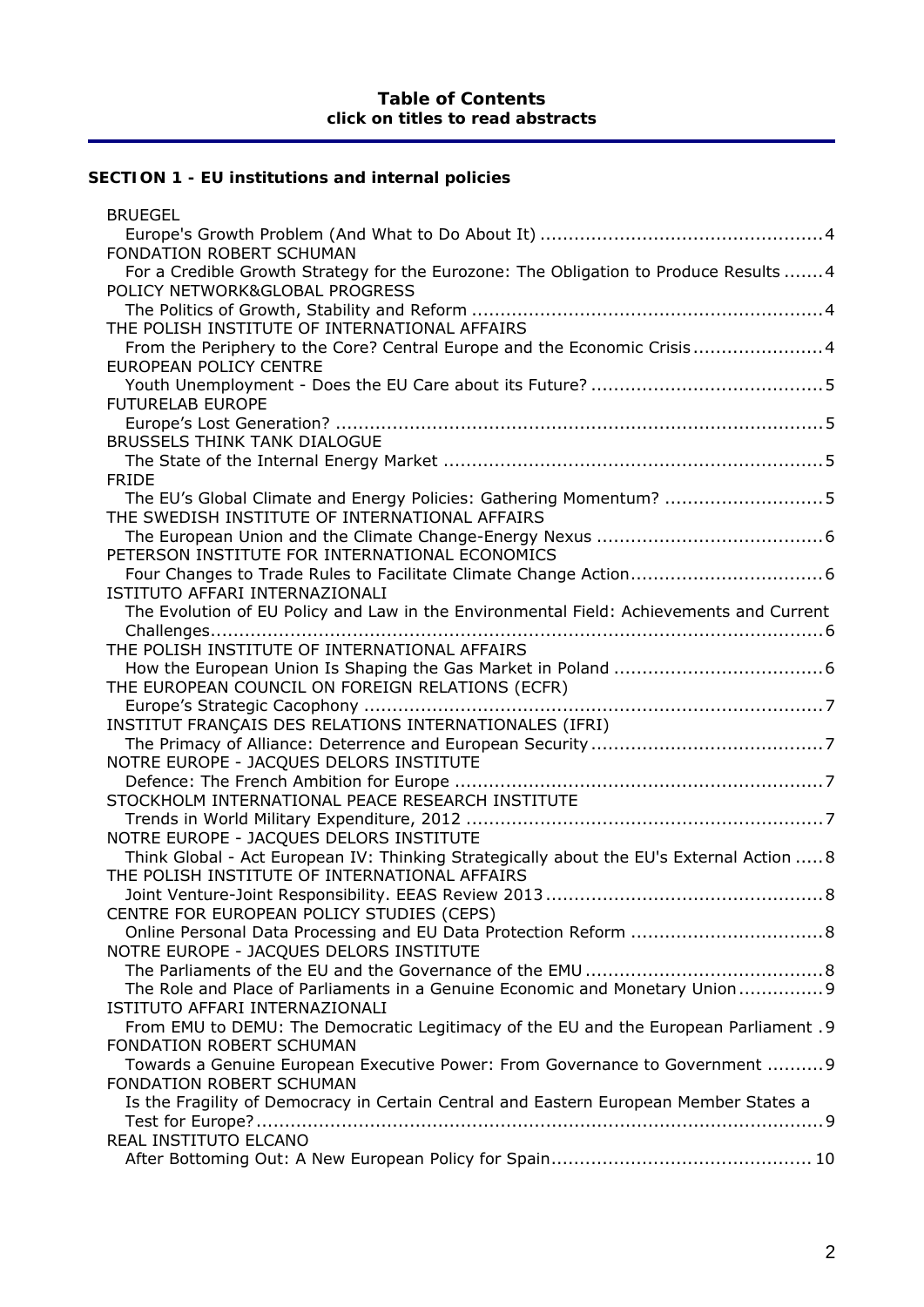## **[SECTION 2 - External relations](#page-10-0)**

| <b>EUROMESCO</b>                                                                           |
|--------------------------------------------------------------------------------------------|
|                                                                                            |
| THE GERMAN MARSHALL FUND                                                                   |
| The Future of Mediterranean Europe: Between the Euro Crisis and Arab Revolution 11         |
| <b>FRIDE</b>                                                                               |
| Levers for Change: the EU and Civil Society in the Eastern Neighbourhood  11               |
| <b>BRUEGEL</b>                                                                             |
|                                                                                            |
| THE POLISH INSTITUTE OF INTERNATIONAL AFFAIRS                                              |
| Towards New Political and Economic Agreements with Japan: Bringing New Dynamism            |
|                                                                                            |
| NOTRE EUROPE - JACQUES DELORS INSTITUTE                                                    |
| EU-Mediterranean Relations in the Field of Agriculture. The Example of Morocco and         |
|                                                                                            |
| INSTITUT EUROPÉEN DES RELATIONS INTERNATIONALES                                            |
| Iran-Israel and the Proliferating Countries. Rising Tensions and Their Regional and Global |
|                                                                                            |
| <b>FRIDE</b>                                                                               |
|                                                                                            |

## **[SPECIAL FOCUS: CHINA](#page-12-0)**

| DEUTSCHE GESELLSCHAFT FÜR AUSWÄRTIGE POLITIK                                        |  |
|-------------------------------------------------------------------------------------|--|
| A Stabilizing Neigbor? The Impact of China's Engagement in Central Asia on Regional |  |
|                                                                                     |  |
| <b>CHATHAM HOUSE</b>                                                                |  |
|                                                                                     |  |
| CARNEGIE ENDOWMENT FOR INTERNATIONAL PEACE                                          |  |
|                                                                                     |  |
| INTERNATIONAL CRISIS GROUP                                                          |  |
|                                                                                     |  |
| CARNEGIE TSINGHUA - CARNEGIE ENDOWMENT FOR INTERNATIONAL PEACE                      |  |
|                                                                                     |  |
| INSTITUTE FOR SECURITY&DEVELOPMENT POLICY (ISDP)                                    |  |
|                                                                                     |  |
| Characteristics of Chinese Military Culture: A Historical Perspective 14            |  |
| ISTITUTO PER GLI STUDI DI POLITICA INTERNAZIONALE                                   |  |
|                                                                                     |  |
| STOCKHOLM INTERNATIONAL PEACE RESEARCH INSTITUTE                                    |  |
|                                                                                     |  |
| EUROPEAN PARLIAMENT LIBRARY                                                         |  |
| China's Presence in African Ports: Investment Across the Ocean 15                   |  |
| China's Role in Development in Africa - Challenging the EU Approach 15              |  |
|                                                                                     |  |

## **[REGARDS CROISÉS](#page-15-0)**

| FONDATION ROBERT SCHUMAN |  |
|--------------------------|--|
|                          |  |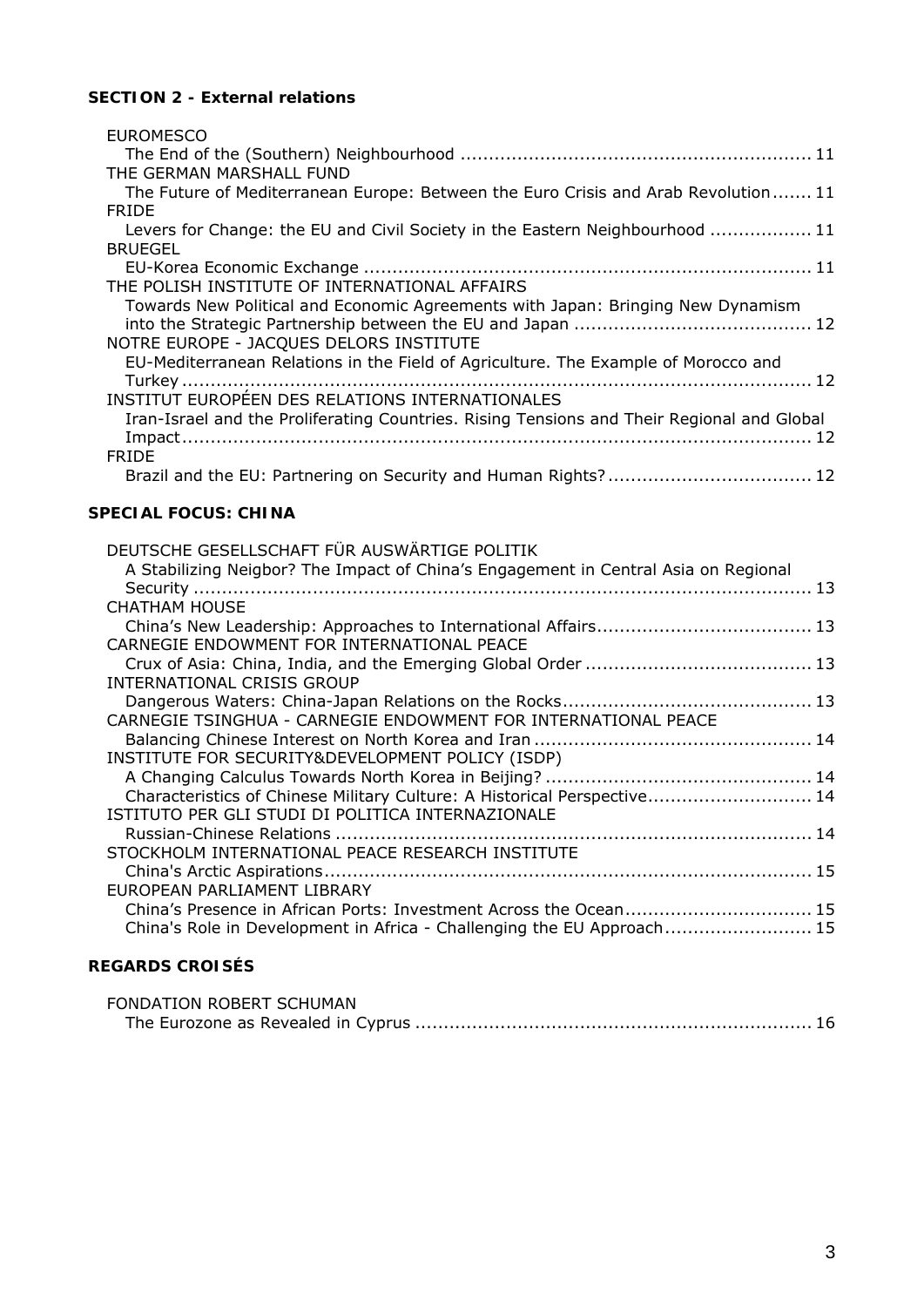#### <span id="page-3-0"></span>**SECTION 1 - EU institutions and internal policies**

*How could the EU recover from the crisis and what should be its long-term growth strategy? Some think tanks try to give answers …* 

<span id="page-3-2"></span><span id="page-3-1"></span>BRUEGEL **Europe's Growth Problem (And What to Do About It)**  by Zsolt Darvas, Jean Pisani-Ferry and Guntram B. Wolff 12 April 2013 [link to the article](http://www.bruegel.org/publications/publication-detail/publication/776-europes-growth-problem-and-what-to-do-about-it/)

The European Union's weak long-term growth potential and unsatisfactory recovery from the crisis represent a major policy challenge. The paper identifies three main areas that need to be tackled in order to prevail. "Over and above the structural reform agenda, which is vitally important, bold policy action is needed", the authors say. The priority is to get bank credit going. Secondly, a rebalancing of the allocation of factors to the most productive firms is vital. And third, the speed of fiscal adjustment needs to be appropriate.

<span id="page-3-4"></span><span id="page-3-3"></span>FONDATION ROBERT SCHUMAN **For a Credible Growth Strategy for the Eurozone: The Obligation to Produce Results**  by Mathilde Lemoine 22 April 2013 [link to the article](http://www.robert-schuman.eu/doc/questions_europe/qe-275-en.pdf)

Any growth strategy for the eurozone is doomed to failure if there is no improvement in the functioning of the Economic and Monetary Union (EMU), argues the paper. The author supports the theory according to which the establishment of a monetary zone demands the mobility of the production factors in order for it to function satisfactorily. Then governments and the European authorities will be able to concentrate on freeing the traditional engines of growth, i.e. investment, innovation and training to improve the growth trend, argues the paper.

<span id="page-3-6"></span><span id="page-3-5"></span>POLICY NETWORK&GLOBAL PROGRESS **The Politics of Growth, Stability and Reform**  by various authors 9 April 2013 [link to the article](http://www.policy-network.net/publications/4361/The-Politics-of-Growth-Stability-and-Reform)

With rising protests and anger against widespread job losses and declining living standards, the public is desperately looking for a change of course. Yet a principled rejection of austerity is not enough. Looking for the wise way out of the crisis Policy Network and Global Progress issue a publication of memos focused on 3 pillars of progressive governance that need sustained attention, critical thinking and new ideas - the politics of growth, production and reform; lifting living standards and providing good jobs; equipping young people for the new economy and tackling youth unemployment.

<span id="page-3-8"></span><span id="page-3-7"></span>THE POLISH INSTITUTE OF INTERNATIONAL AFFAIRS **From the Periphery to the Core? Central Europe and the Economic Crisis**  by Anita Sobják 8 April 2013 [link to the article](http://www.pism.pl/Publications/PISM-Policy-Paper-no-55)

Central Europe has a chance to improve its relative economic position in the EU in the mid to long run, as the region has weathered the crisis better than the EU average, argues the paper. The author also adds that the ongoing debt crisis in the Mediterranean countries of the eurozone, together with the ever tighter fiscal and economic policy rules imposed by the EU, will continue to limit the financing capabilities of the region.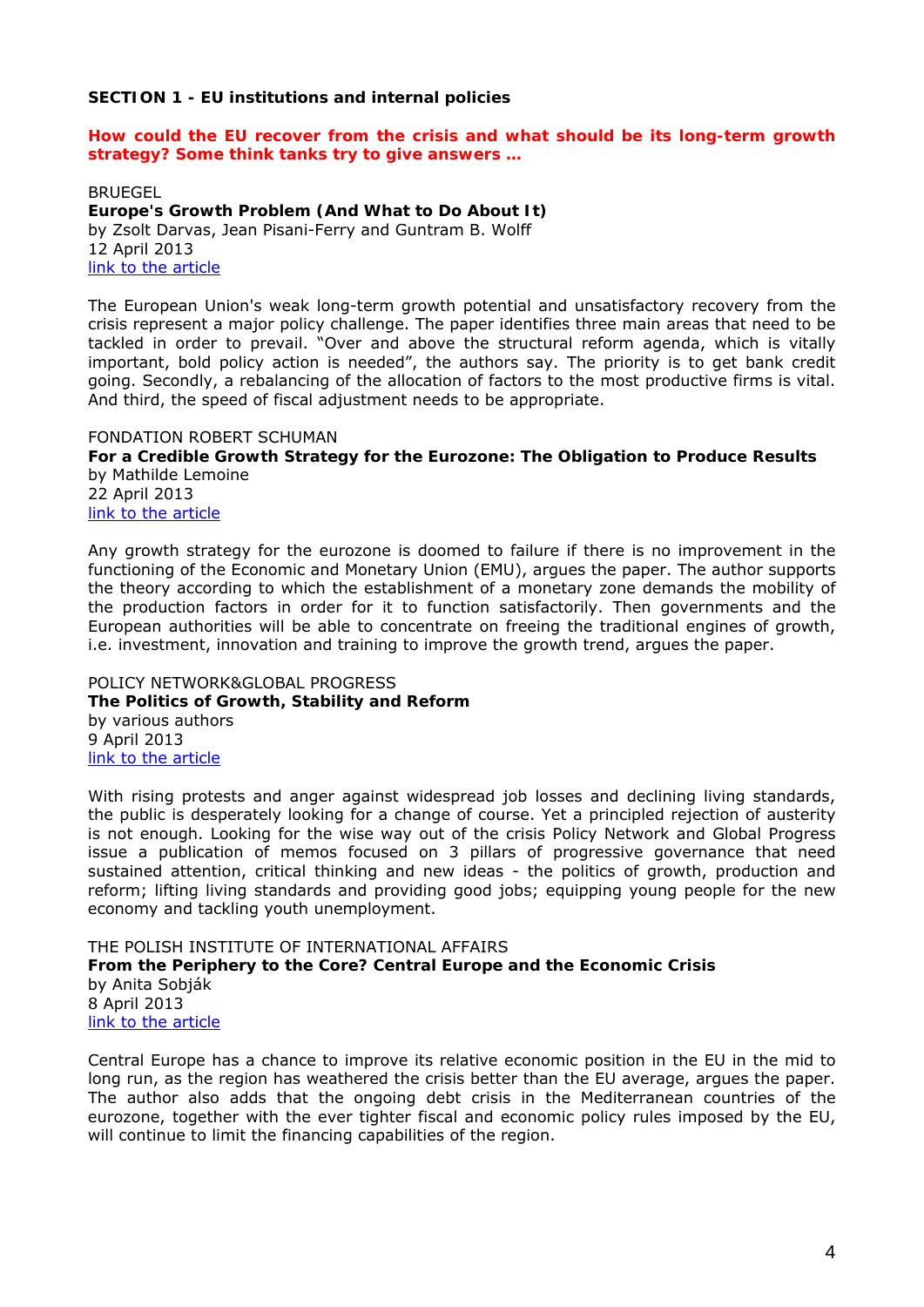#### *The record-high youth unemployment is an issue which receives special attention*

<span id="page-4-1"></span><span id="page-4-0"></span>EUROPEAN POLICY CENTRE **Youth Unemployment - Does the EU Care about its Future?**  by Claire Dhéret 26 April 2013 [link to the article](http://www.epc.eu/documents/uploads/pub_3481_youth_unemployment.pdf)

Youth unemployment levels in Europe are hitting new highs: more than 5.7 million (23.6%) young people in the EU were without a job in January 2013. The author argues that the pan-European nature of the challenge calls for urgent action at EU level. And suggests that Europe should activate three strategic plans which include: making optimal use of already-existing instruments; developing a comprehensive strategy including aspects of employability and social protection, and being more ambitious with regard to future European investment in young people.

<span id="page-4-3"></span><span id="page-4-2"></span>FUTURELAB EUROPE **Europe's Lost Generation?**  29 April 2013 [link to the article](http://www.futurelabeurope.eu/downloads.html?file=files/futurelabeurope/filepool/media/FutureLab_Europe_Report_Lost_Generation_2013.pdf)

The latest report by FutureLab Europe reveal how young people in 24 EU countries are coping with current economic and social crisis. It provides country reports to all of them as one of the conclusions is that the experience of young people across Europe and within individual countries is very specific. Yet there is almost an anonymous agreement between the participants in the survey that the most significant issue now is that fact that they are being trapped in consecutive unpaid or underpaid internships and temporary jobs, as well as the phenomenon of young people being forced back to education because of a lack of job opportunities.

The EU climate and energy policies, and the tension between them, is being *scrutinised by think tanks* 

<span id="page-4-5"></span><span id="page-4-4"></span>BRUSSELS THINK TANK DIALOGUE **The State of the Internal Energy Market**  April 2013 [link to the article](http://www.bruegel.org/fileadmin/bruegel_files/Events/Event_materials/2013/130422_BTTD/The_State_of_the_Internal_Energy_Market_UPDATED.pdf)

This discussion paper served as a basis for the Energy Chapter of this year's Annual Brussels Think Tank Forum. It reviews the progress achieved in market liberalisation and flags the many challenges remaining in view of the deadline for completing the internal market by 2014. It has sections on the electricity- and the gas market and the EU Emission Trade Scheme.

<span id="page-4-7"></span><span id="page-4-6"></span>FRIDE **The EU's Global Climate and Energy Policies: Gathering Momentum?**  by Richard Youngs 18 April 2013 [link to the article](http://www.fride.org/publication/1122/the-eu%E2%80%99s-global-climate-and-energy-policies:-gathering-momentum?)

The European Union's global energy and climate policies have gathered impressive momentum in the last three years. The challenge for the EU now is to reconcile tensions between its internal and external policies, as well as between traditional energy security and climate change aims, argues the paper. The return of very traditional approaches to both domestic economic policy and international energy security threatens to subvert EU global climate leadership, concludes the author.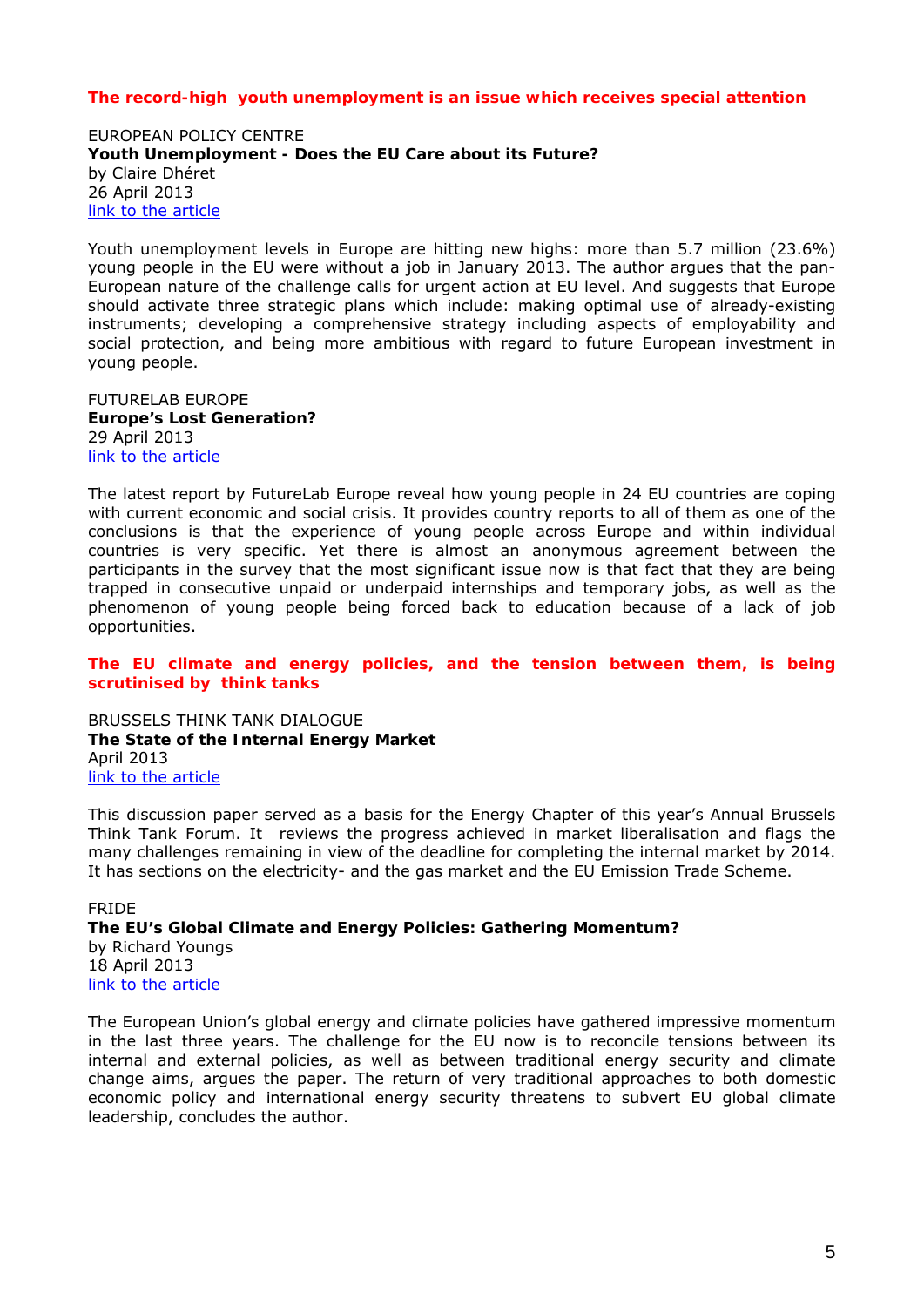#### <span id="page-5-1"></span><span id="page-5-0"></span>THE SWEDISH INSTITUTE OF INTERNATIONAL AFFAIRS **The European Union and the Climate Change-Energy Nexus**  by Gunilla Reischl April 2013 [link to the article](http://www.ui.se/eng/upl/files/88789.pdf)

There is an apparent tension between securing energy supply and combating climate change, which is reflected both at the global level and at the EU level. Development of a new energy infrastructure and improvements of energy efficiency have huge potential, if not in overcoming the problems, at least in helping the transition towards a more sustainable path, argues the paper. However, in order to accomplish this there is a need of political will to make the necessary investments, underlines the author.

<span id="page-5-3"></span><span id="page-5-2"></span>PETERSON INSTITUTE FOR INTERNATIONAL ECONOMICS **Four Changes to Trade Rules to Facilitate Climate Change Action**  by Aaditya Mattoo and Arvind Subramanian April 2013 [link to the article](http://www.iie.com/publications/pb/pb13-10.pdf)

Generating technological progress requires deploying the full range of policy instruments, including those related to trade policy, argues the paper. The authors propose changes to trade rules that would promote climate change goals, considering four areas: subsidization of green goods and technologies; border-tax adjustments (BTAs) related to carbon content; restrictions on the export of fossil fuels, especially natural gas; and intellectual property protection of new technologies and products related to climate change.

<span id="page-5-4"></span>ISTITUTO AFFARI INTERNAZIONALI

<span id="page-5-5"></span>**The Evolution of EU Policy and Law in the Environmental Field: Achievements and Current Challenges**  by Emanuela Orlando 24 April 2013 [link to the article](http://www.iai.it/pdf/Transworld/TW_WP_21.pdf)

The paper presents the evolution of EU policy and legislation in the field of environmental protection from the early seventies until nowadays. The implementation and effectiveness of environmental law still remain key concerns, argues the paper. The author also concludes that the often difficult relationship between climate and energy policy and other environmental concerns points to one of the most pressing challenges that the EU is facing at present: reconciling the pursuit of competitive economic growth with the objectives of sustainability and environmental protection.

<span id="page-5-7"></span><span id="page-5-6"></span>THE POLISH INSTITUTE OF INTERNATIONAL AFFAIRS **How the European Union Is Shaping the Gas Market in Poland**  by Aleksandra Gawlikowska-Fyk 9 April 2013 [link to the article](http://www.pism.pl/Publications/PISM-Policy-Paper-no-56)

Gas markets in the European Union are becoming more liberalised and integrated. But this model is rather typical only for North and Western Europe, while Poland significantly lags behind, argues the paper. Polish authorities only recently made some strategic decisions, but they constitute merely boundaries for a well functioning and liquid gas market in Poland integrated with the EU system. While the pace and scope of the necessary changes must be the subject of a reliable, expert debate, too much hesitation is already creating unnecessary uncertainty and Poland risks missing the opportunity to become an important player in Central and Eastern Europe, says the author.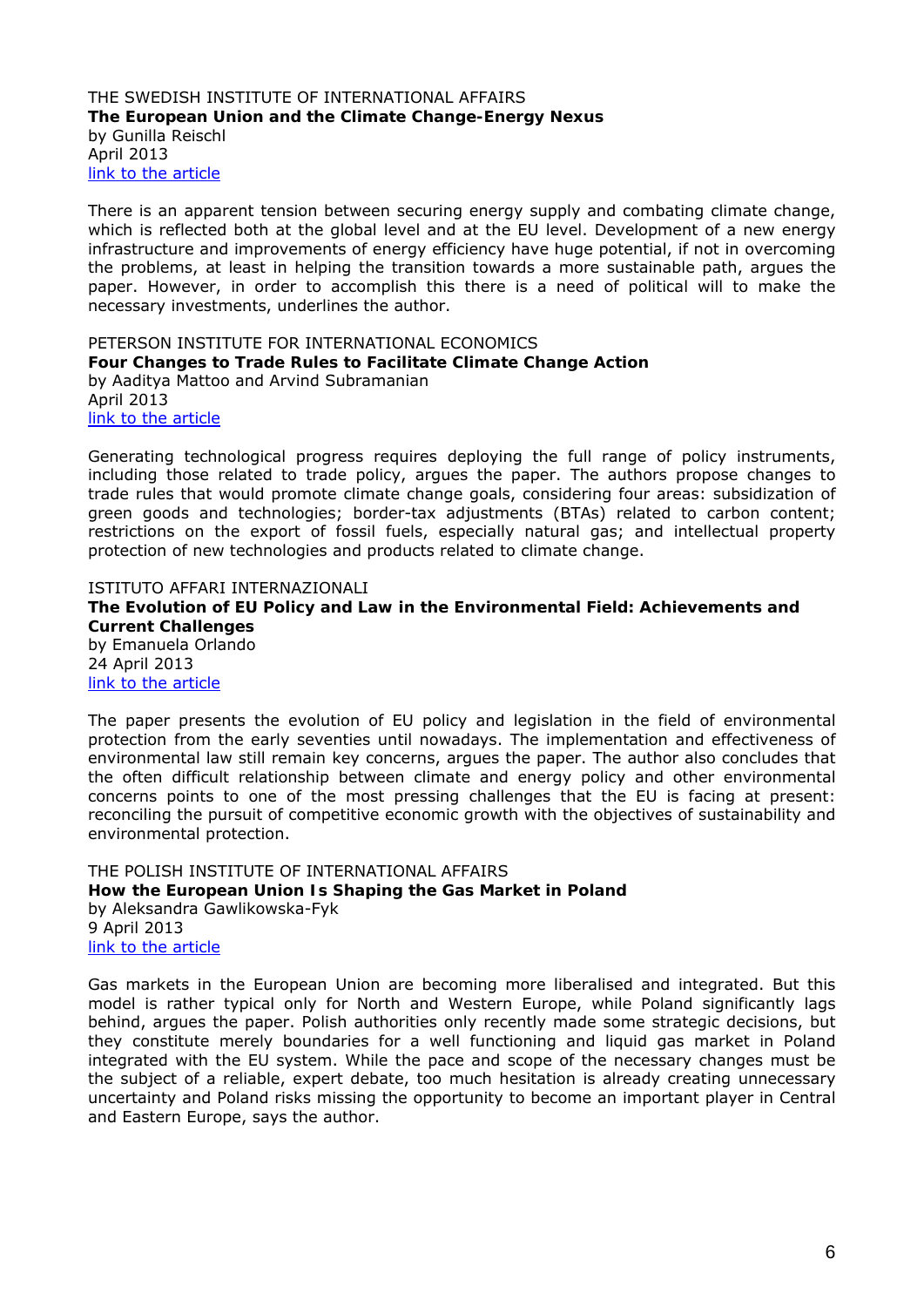*Building up momentum towards the discussion foreseen at the European Council in December, some think tanks wonder about the future of defence and security in the EU. The institutional role of the EEAS is examined too* 

<span id="page-6-1"></span><span id="page-6-0"></span>THE EUROPEAN COUNCIL ON FOREIGN RELATIONS (ECFR) **Europe's Strategic Cacophony**  by Nick Witney and Olivier de France 25 April 2013 [link to the article](http://ecfr.eu/page/-/ECFR77_SECURITY_BRIEF_AW.pdf)

The authors analyse the individual security strategies of all 27 EU member states and find that many are out of date and inadequate. They argue that European leaders need to start asking each other hard questions about security, sharing ideas and starting a real strategic conversation in the lead up to a European Council meeting this December. The paper underlines that failing to take European security seriously costs us money and credibility and opens up serious risks.

<span id="page-6-3"></span><span id="page-6-2"></span>INSTITUT FRANÇAIS DES RELATIONS INTERNATIONALES (IFRI) **The Primacy of Alliance: Deterrence and European Security**  by Lawrence Freedman April 2013 [link to the article](http://www.ifri.org/index.php?page=contribution-detail&id=7654)

Since the end of the Cold War, the international security environment has been transformed and nuclear weapons have been marginalized in the West. However, the NATO security policies remain almost unchanged: deterrence is still considered as a principle guiding the Atlantic Alliance, even though the actual policy statements lack target, direction and urgency. Questioning the credibility of deterrence in Europe and its future, the paper recalls that it lies first and foremost with solidarity and political cohesion among members of the Alliance, and only secondly with the threat of nuclear retaliation.

<span id="page-6-5"></span><span id="page-6-4"></span>NOTRE EUROPE - JACQUES DELORS INSTITUTE **Defence: The French Ambition for Europe**  by Nicole Gnesotto and Sophie-Caroline De Margerie 29 April 2013 [link to the article](http://www.eng.notre-europe.eu/media/whitepaperdefence-gnesottodemargerie-ne-jdi-apri13.pdf)

As the Commission on the French White Paper on Defence and National Security hands in its report to the president of the French Republic, the authors of this paper analyse the future of national defence and the French ambition for Europe. France's relative reduction of its budgetary effort might indeed be perceived by our partners as a lowering of the country's ambitions, even though France is still one of the European countries that invest most in defence and security. But nothing could be further from the truth, argue the authors.

<span id="page-6-7"></span><span id="page-6-6"></span>STOCKHOLM INTERNATIONAL PEACE RESEARCH INSTITUTE **Trends in World Military Expenditure, 2012**  by Sam Perlo-Freeman, Elisabeth Sköns, Carina Solmirano and Helen Wilandh April 2013 [link to the article](http://books.sipri.org/files/FS/SIPRIFS1304.pdf)

Global military expenditure fell in 2012 to \$1,753 billion, equivalent to 2.5% of global gross domestic product (GDP). Although the fall was only 0.5% in real terms, this was the first decrease since 1998. The small overall reduction is the result of falls in the West - spending fell in North America, in most of Western and Central Europe and in Australia -that were only partly offset by increases in much of the developing world and in Eastern Europe, especially Russia. This may indicate the beginning of a shift in the balance of world military spending away from the West, although it still accounts for a clear majority of global military spending, argues the paper which analyses the global, regional and national trends in military expenditure, revealed by the new data.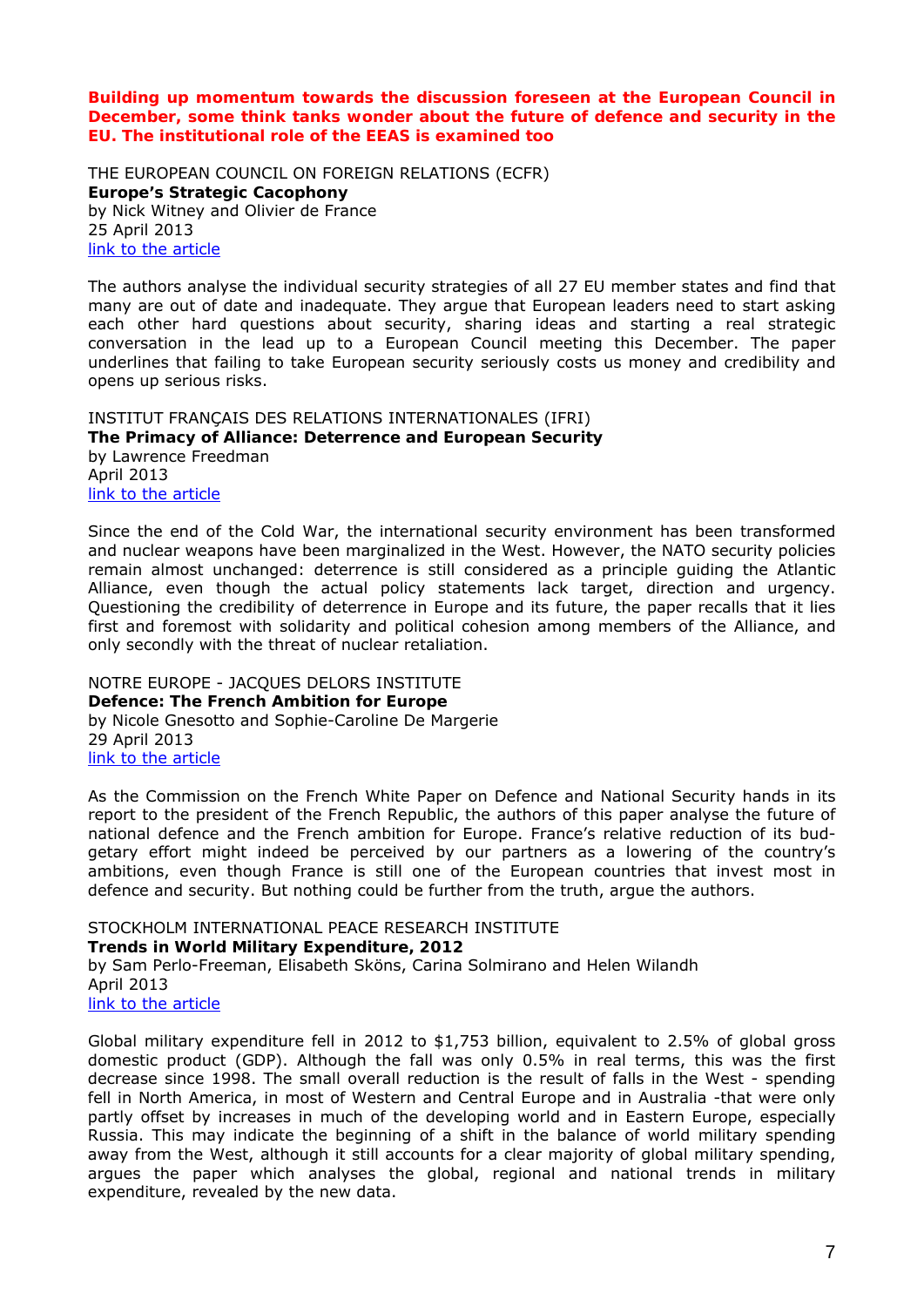<span id="page-7-1"></span><span id="page-7-0"></span>NOTRE EUROPE - JACQUES DELORS INSTITUTE **Think Global - Act European IV: Thinking Strategically about the EU's External Action**  by Elvire Fabry and Chiara Rosselli 30 April 2013 [link to the article](http://www.eng.notre-europe.eu/media/tgae2013.pdf)

In order to anticipate the negative spill over of the economic and financial crisis on the EU's international influence and avoid the progressive marginalisation of Europeans, the EU must equip itself with a more integrated external action strategy, argues the paper. The project Think Global – Act European (TGAE), launched in 2008, mobilises 16 European think tanks today. And in its latest report it gives proposals for concrete action to European institutions and national diplomacies. concerning the instruments of the EU's external action service. The report will be presented on the 15th May 2013 in Brussels.

<span id="page-7-3"></span><span id="page-7-2"></span>THE POLISH INSTITUTE OF INTERNATIONAL AFFAIRS **Joint Venture-Joint Responsibility. EEAS Review 2013**  by Ryszarda Formuszewicz and Dorota Liszczyk 15 April 2013 [link to the article](http://www.pism.pl/Publications/PISM-Strategic-Files/PISM-Strategic-File-no-3-30)

The March informal meeting of EU foreign ministers (Gymnich) marks the starting point of a channelled discussion on EEAS review, creating the prospect for improvements in the institutional dimension of EU external activity, argues the paper. The exercise presents an opportunity to develop a stronger sense of ownership in EU foreign policy. However, the review as such needs to be adequately managed and structured, underline the authors.

*The discussions during the CEPS Digital Forum have resulted in recommendations addressing the EU data processing reform* 

<span id="page-7-5"></span><span id="page-7-4"></span>CENTRE FOR EUROPEAN POLICY STUDIES (CEPS) **Online Personal Data Processing and EU Data Protection Reform**  by Kristina Irion and Giacomo Luchetta 8 April 2013 [link to the article](http://www.ceps.be/ceps/dld/7928/pdf)

The report issues policy recommendations that would address short- and medium-term policy goals that advocate a meta-governance approach to privacy and data protection. It is based on the discussions among the members of the CEPS Digital Forum and independent research carried out by the rapporteurs.

#### *Issues of parliamentary control - but also of executive effectiveness - in Eurozone governance continue to trigger think tank reflections*

<span id="page-7-7"></span><span id="page-7-6"></span>NOTRE EUROPE - JACQUES DELORS INSTITUTE **The Parliaments of the EU and the Governance of the EMU**  by Yves Bertoncini 11 April 2013 [link to the article](http://www.eng.notre-europe.eu/media/parliamentsemugovernance-bertoncini-ne-jdi-apr13.pdf)

The debate around the roles of the national and European parliaments in the eurozone governance has been substantially relaunched and reshaped in the last few years, argues the paper. It is part of a more global discussion on the democratic dimension of the Economic and Monetary Union, and even more widely, on the European "political union". In this context, the author of the paper develops analysis and recommendations on the functional division of tasks between the European and national parliaments, clarifies the impact of the EMU governance reforms on national sovereignty and democracies and etc.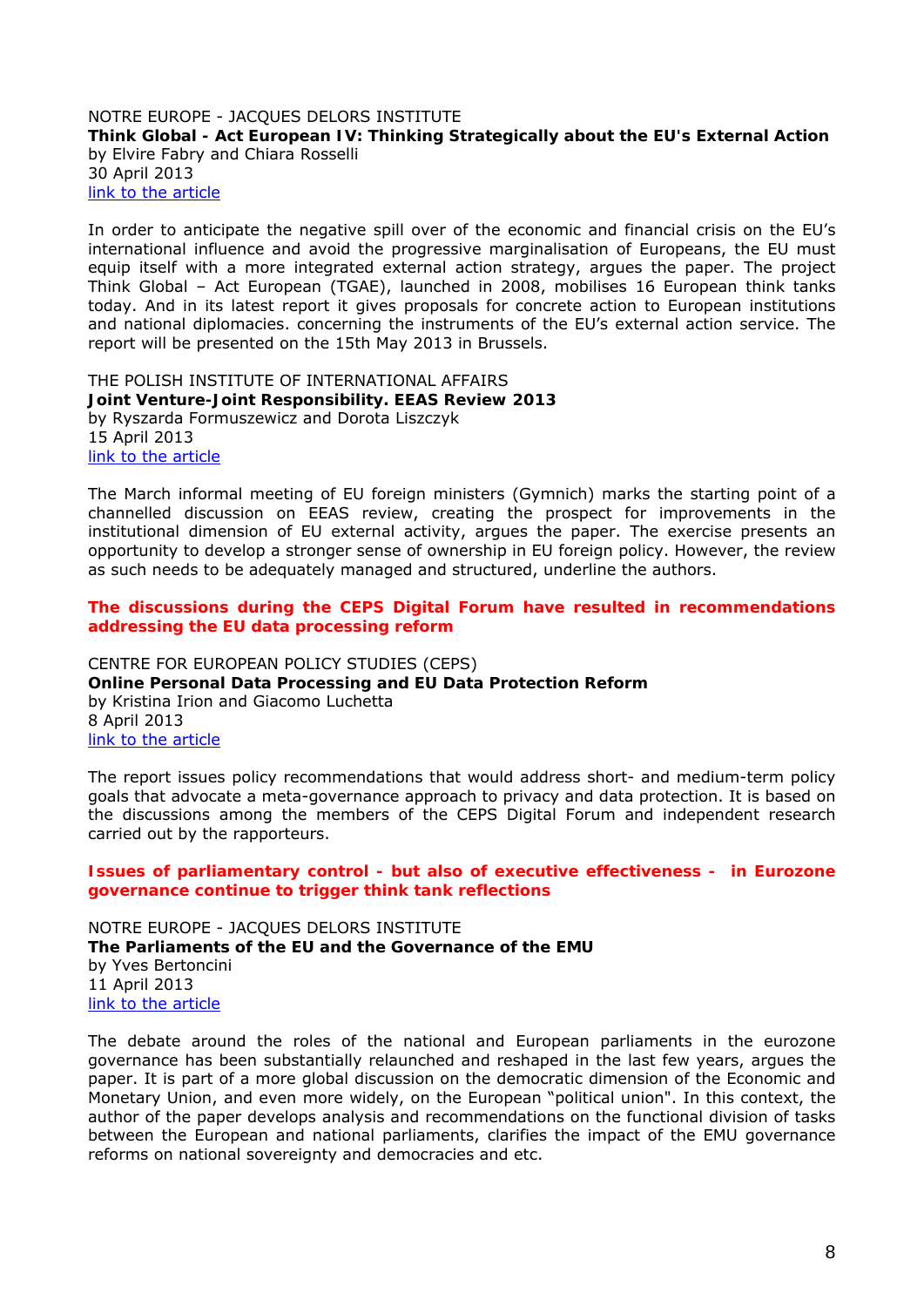<span id="page-8-0"></span>**The Role and Place of Parliaments in a Genuine Economic and Monetary Union**  by Christian Deubner and Valentin Kreilinger 17 April 2013 [link to the article](http://www.eng.notre-europe.eu/media/parliamentsinagenuineemu-deubnerkreilinger-ne-jdi-apr13.pdf)

The authors summarise the discussions during a seminar on the role of Parliaments in the coordination of budgetary and economic policies. They present the political and legal landscape on the topic and analyse the effects of the "fences and borders within the EU" as well as the effects and the possibilities of creating added value by means of multi-parliamentary cooperation.

<span id="page-8-2"></span><span id="page-8-1"></span>ISTITUTO AFFARI INTERNAZIONALI **From EMU to DEMU: The Democratic Legitimacy of the EU and the European Parliament** by Andreas Maurer 4 April 2013 [link to the article](http://www.iai.it/pdf/DocIAI/iaiwp1311.pdf)

Given the EU's legal and institutional structure, the European Parliament (EP) is in a weak position to fully participate in the governance of the Economic and Monetary Union (EMU). The eurozone crisis did not alter this situation. Instead, the European Council and the eurogroup gained many new, discretionary powers without being bound by any kind of uniform, coordinated or reliable control mechanism of the European Parliament. Overall, the parliamentary dimension of the EU's democracy deficit has been intensified, argues the paper and explores ways to bring the EP back into the reformed EMU governance framework.

<span id="page-8-3"></span>FONDATION ROBERT SCHUMAN

<span id="page-8-4"></span>**Towards a Genuine European Executive Power: From Governance to Government**  by Thierry Chopin 16 April 2013 [link to the article](http://www.robert-schuman.eu/doc/questions_europe/qe-274-en.pdf)

The crisis has brought the deficit of European political and executive leadership to light, likewise the need to reform European "governance" so that "true European economic government" can be built, argues the paper. In this context the author analyses the imbalances that typify European governance as it stands and to define the conditions that might foster the emergence of a capacity for action and decision making on a European level that is both effective and legitimate. In short – the true European executive power which is viewed as the keystone to the transition from governance over to government.

*Developments and challenges in "new" and "old" Member States* 

<span id="page-8-6"></span><span id="page-8-5"></span>FONDATION ROBERT SCHUMAN **Is the Fragility of Democracy in Certain Central and Eastern European Member States a Test for Europe?**  by Irina Boulin-Ghica 2 April 2013 [link to the article](http://www.robert-schuman.eu/doc/questions_europe/qe-272-en.pdf)

In three of the new EU Member States - Hungary, Romania and Bulgaria - the rule of law, as generally accepted, is being challenged in terms of its basic requirements: an independent judicial system, institutional forces of opposition, pluralist media, combat against corruption and organised crime, no discrimination towards ethnic minorities. This causes a wave of public concern as well as amongst European institutions. A series of governance tools are at the disposal of the EU and it must use them with both discernment and firmness, in order to avoid any further rise in euro scepticism, argues the paper. And underlines that the question is all the more relevant with the approach of the May 2014 European elections.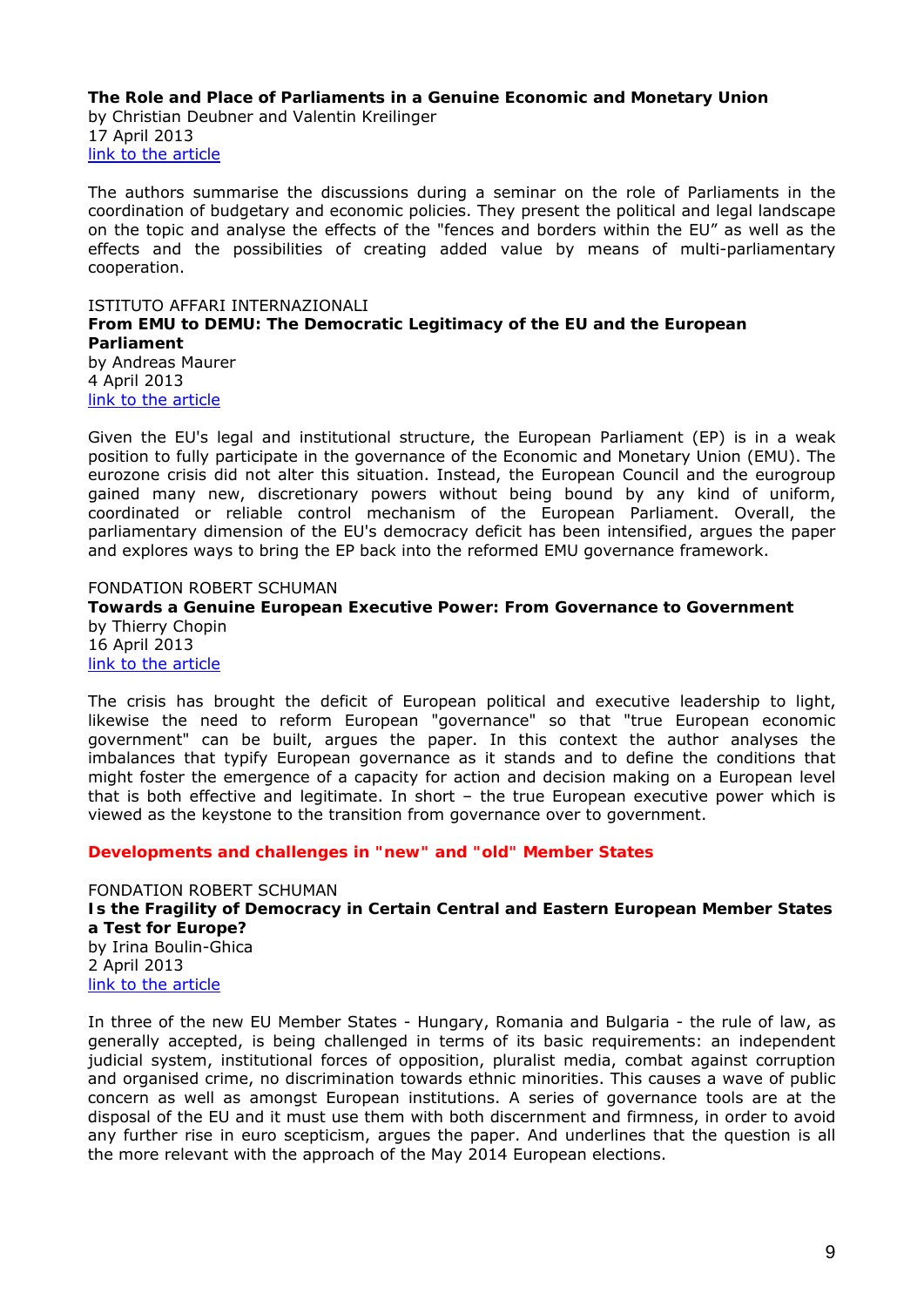#### <span id="page-9-1"></span><span id="page-9-0"></span>REAL INSTITUTO ELCANO **After Bottoming Out: A New European Policy for Spain**  by Ignacio Molina 29 April 2013 [link to the article](http://www.realinstitutoelcano.org/wps/wcm/connect/c8d30e004f6ff676af8cbf206af13b0c/ARI8-2013-Molina-new-European-policy-Spain.pdf?MOD=AJPERES&CACHEID=c8d30e004f6ff676af8cbf206af13b0c)

After years of slow de-Europeanisation Spain must not only put the integration process back at the heart of its national project, but it must also dare to co-lead it, argues the paper. The good news is that if the country were to venture to dedicate more intelligence and political will to the integration process, it has various comparative advantages. But the bad news is that for now, Spain shows no clear signs of intending to abandon its low profile and design a proactive strategy for the coming years, underlined the author of the paper.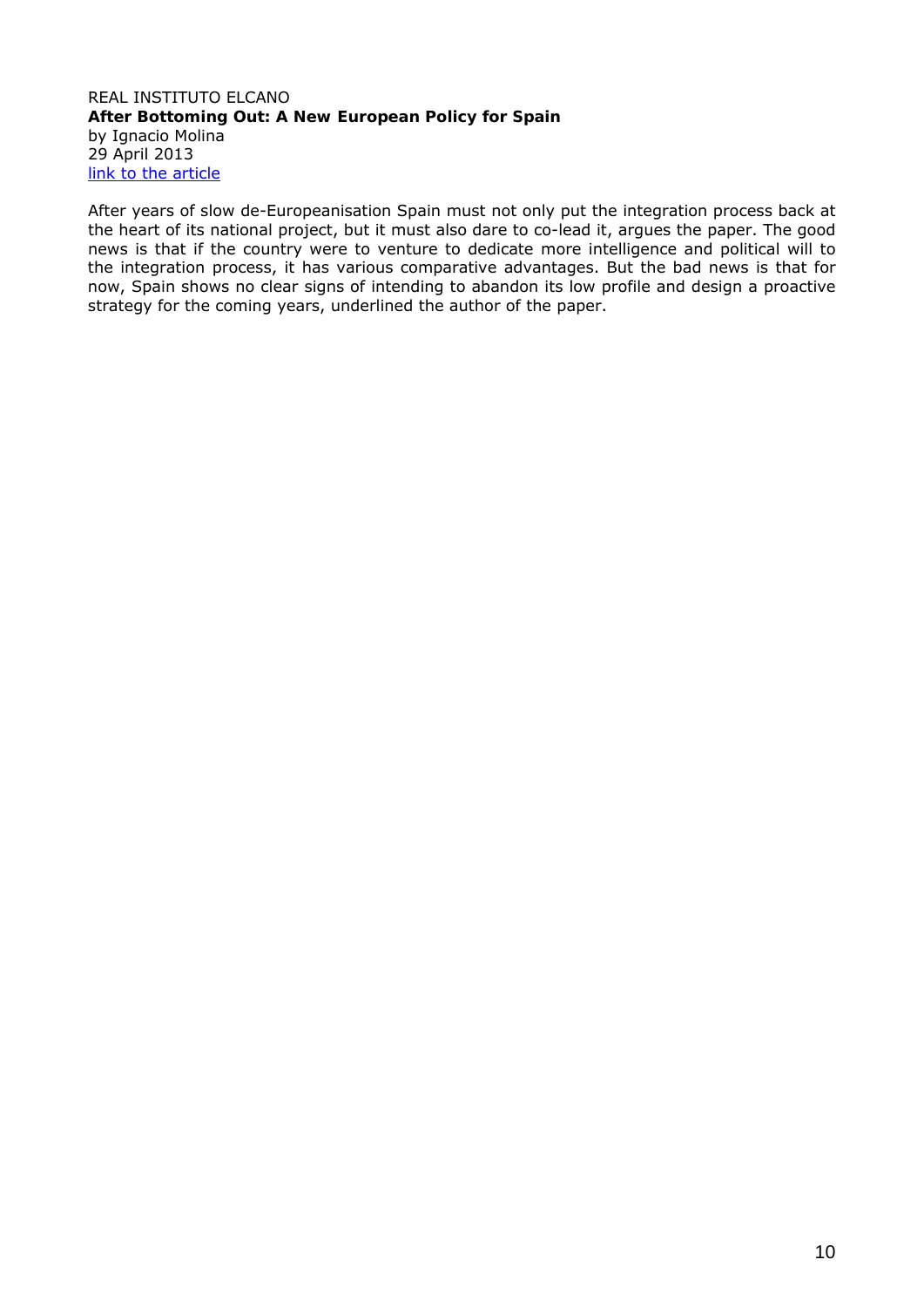#### <span id="page-10-0"></span>**SECTION 2 - External relations**

<span id="page-10-2"></span><span id="page-10-1"></span>**FUROMESCO The End of the (Southern) Neighbourhood**  by Kristina Kausch April 2013 [link to the article](http://www.euromesco.net/images/papers/papersiemed18.pdf)

Brussels' policies towards the Southern Mediterranean region are based on the implicit assumption that a continued dominant European position (in relations with partner countries from there) can be taken for granted, argues the paper. The paper aims to challenge this view and offers a set of policy recommendations for reform in EU policies.

<span id="page-10-4"></span><span id="page-10-3"></span>THE GERMAN MARSHALL FUND **The Future of Mediterranean Europe: Between the Euro Crisis and Arab Revolution**  by Emiliano Alessandri 16 April 2013 [link to the article](http://www.gmfus.org/archives/the-future-of-mediterranean-europe-between-the-euro-crisis-and-arab-revolution/)

The elements of a Southern European transition are apparent, largely revolving around the cardinal concept of "openness". What is needed is more open political systems, more open economies and job markets, more open attitudes toward other societies within and outside of Europe so as to bridge existing divides and addressing issues such as declining demographics, argues the paper. The summary is based on discussions held at the seventh Mediterranean Strategy Group meeting, "The Future of Mediterranean Europe: Between the Euro Crisis and Arab Revolution," on February 25-27, 2013.

<span id="page-10-6"></span><span id="page-10-5"></span>FRIDE **Levers for Change: the EU and Civil Society in the Eastern Neighbourhood**  by Aliaksandr Charniakovich 11 April 2013 [link to the article](http://www.fride.org/publication/1120/levers-for-change:-the-eu-and-civil-society-in-the-eastern-neighbourhood)

The emergence of a strong civil society is a key condition to bring about change in counties from the Eastern Partnership (EaP) region – which includes Armenia, Azerbaijan, Belarus, Georgia, Moldova and Ukraine, argues the paper. It notes that the civil society actors call upon the EU to keep democracy promotion and human rights at the core of its approach to the region.

<span id="page-10-8"></span><span id="page-10-7"></span>BRUEGEL **EU-Korea Economic Exchange**  by various authors 23 April 2013 [link to the article](http://www.bruegel.org/publications/publication-detail/publication/777-eu-korea-economic-exchange/)

Even though the roots of the global financial crisis lay in risky financial structures in the US and weaknesses in financial regulation, the crisis became global. Most countries, including European Union countries and Korea, have felt its impact. However, there was a striking difference between the ways in which the EU and Korea were affected. Korea recovered very quickly and output in 2013 is expected to exceed by more than 18 percent the 2007 output level. This paper, consisting of over two dozen contributions by various authors, tries to shed some light on the matter.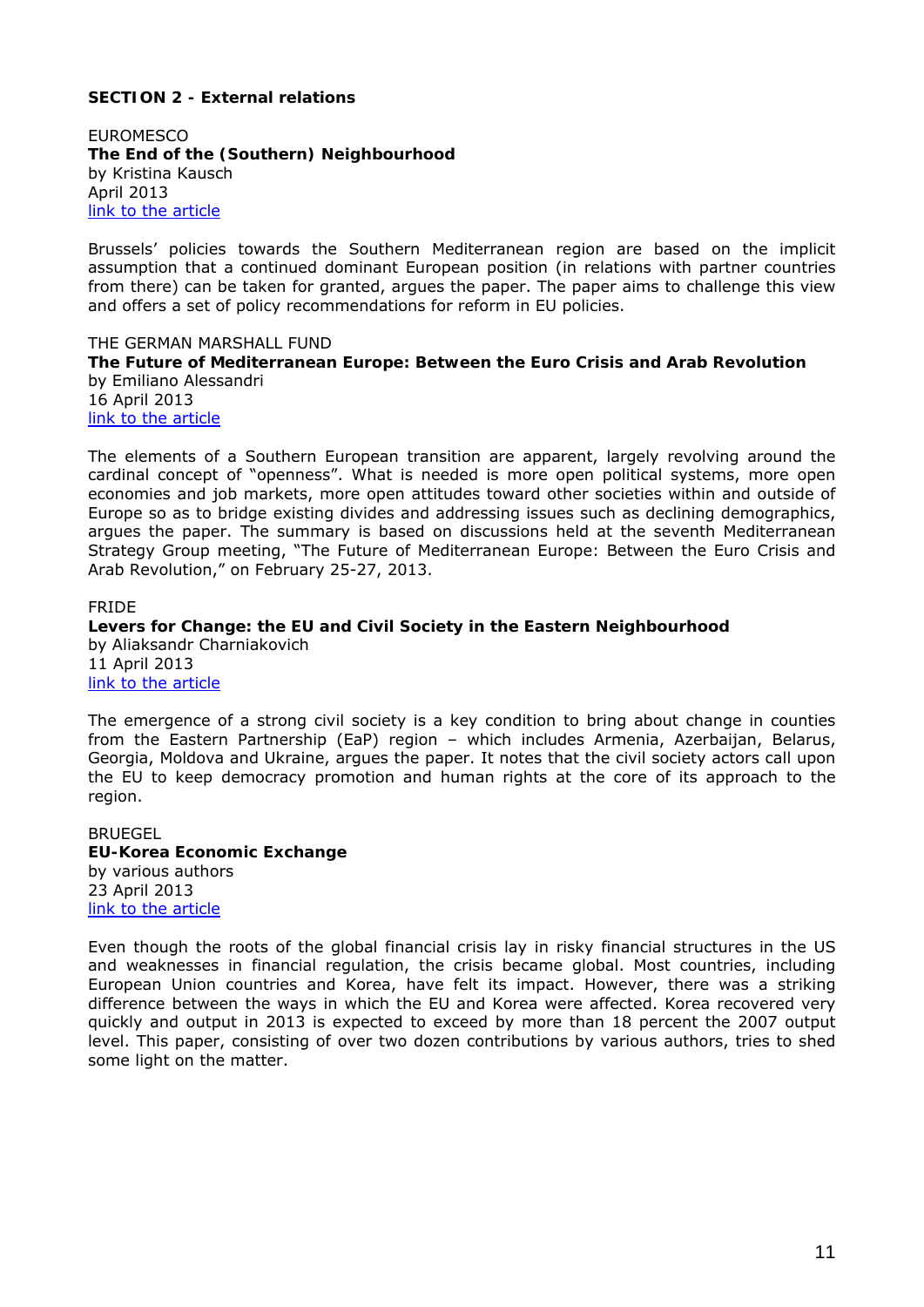#### <span id="page-11-1"></span><span id="page-11-0"></span>THE POLISH INSTITUTE OF INTERNATIONAL AFFAIRS **Towards New Political and Economic Agreements with Japan: Bringing New Dynamism into the Strategic Partnership between the EU and Japan**  by Radosław Tyszkiewicz

10 April 2013 [link to the article](http://www.pism.pl/Publications/PISM-Policy-Paper-no-57)

The forthcoming EU–Japan summit heralds a new era in the relations between these two major economic powers. Both players are focused on repairing their economies and putting growth back on track. To make this happen they are ready to negotiate legally binding agreements, which would help expand their cooperation. The negotiators will have to resolve a number of contentious issues, but the agreed outcome may result in considerable benefits for both the EU and Japan.

<span id="page-11-2"></span>NOTRE EUROPE - JACQUES DELORS INSTITUTE

<span id="page-11-3"></span>**EU-Mediterranean Relations in the Field of Agriculture. The Example of Morocco and Turkey** 

by Raúl Compés López, José-María García-Alvarez-Coque and Tomás García Azcárate 18 April 2013 [link to the article](http://www.eng.notre-europe.eu/media/mediterraneanagriculture-lopezgarciagarcia-ne-jdi-apr13.pdf)

EU and Middle East and North African countries (MENA) countries share common interests but have some issues that require pro-active strategies for cooperation in order to avoid negative results, argues the paper. The political integration process for candidate countries (the case of Turkey) demands institutional adaptation to EU's rules such as the Common Agricultural Policy (CAP), underline the authors. Trade liberalisation can be positive in net terms but it also creates losers. Accompanying measures are needed to ensure everybody's well-being in the medium and long term, adds the paper.

<span id="page-11-5"></span><span id="page-11-4"></span>INSTITUT EUROPÉEN DES RELATIONS INTERNATIONALES **Iran-Israel and the Proliferating Countries. Rising Tensions and Their Regional and Global Impact**  by Daniel Schwammenthal 3 April 2013 [link to the article](http://www.ieri.be/sites/default/files/filefield/news/Iran-Israel%20and%20the%20Proliferating%20Countries%20(Schwammenthal)_0.pdf)

The fact that Iran is spending a lot of money and scarce resources to upgrade its missiles to bring Western cities within its range should be a matter of grave concern for European policy makers, argues the paper. Europe must also not overlook Tehran's role as the world's chief sponsor of terrorism. Strategic thinking requires that Europe's leaders consider the long-term costs of allowing Iran to go nuclear, underlines the author.

<span id="page-11-7"></span><span id="page-11-6"></span>FRIDE **Brazil and the EU: Partnering on Security and Human Rights?**  by Susanne Gratius and Giovanni Grevi 9 April 2013 [link to the article](http://www.fride.org/publication/1118/brazil-and-the-eu:-partnering-on-security-and-human-rights?)

Despite the different experiences and perceptions of Brazil and the EU, there is scope for them to enhance dialogue on security and human rights, argues the paper. It underlines that as both actors redefine their position in a fluid international system, cooperation on specific issues is the best way to build confidence in the field and in multilateral settings. And both will increasingly need reliable partners to advance their values and interests on the global stage.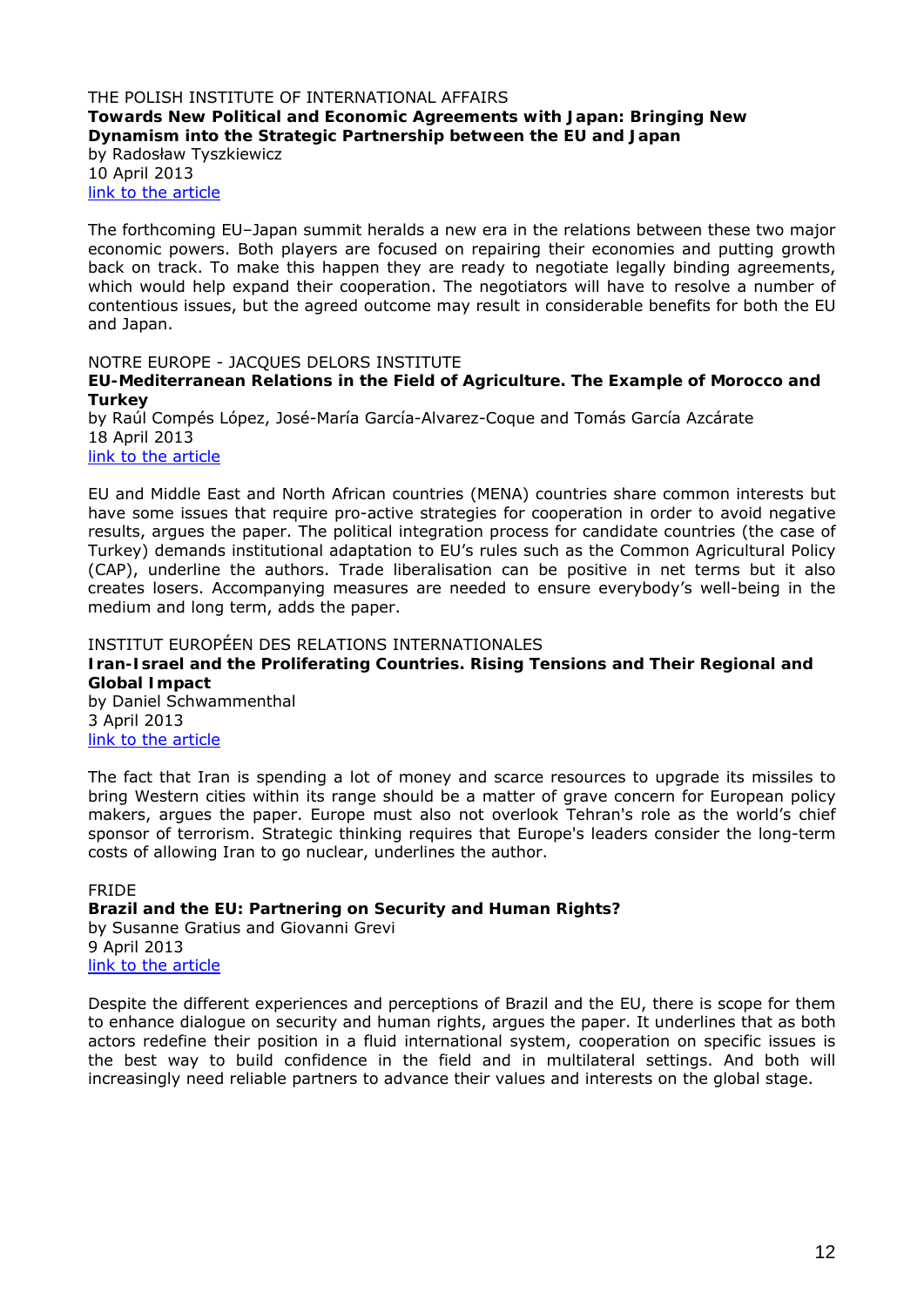#### <span id="page-12-0"></span>**SPECIAL FOCUS: CHINA**

#### <span id="page-12-2"></span><span id="page-12-1"></span>DEUTSCHE GESELLSCHAFT FÜR AUSWÄRTIGE POLITIK **A Stabilizing Neigbor? The Impact of China's Engagement in Central Asia on Regional Security**  by Luba von Hauff 12 April 2013 [link to the article](https://www.dgap.org/en/article/getFullPDF/23597)

China's influence in post-Soviet Central Asia has steadily grown for 20 years, according to this paper. Beijing, striving to suppress Uighur separatist movements in and beyond its own Xinjiang province as well as to tap into Central Asian development projects, has backed the neighbouring region's largely unpopular authoritarian regimes, the author states. "As a result, the populations' receptiveness to Islamic forms of social and political organization has been growing, and with it, the region's potential for insecurity in the long run."

<span id="page-12-4"></span><span id="page-12-3"></span>CHATHAM HOUSE **China's New Leadership: Approaches to International Affairs**  by Tim Summers April 2013 [link to the article](http://www.chathamhouse.org/sites/default/files/public/Research/Asia/0413bp_chinanewleaders.pdf)

The paper presents a couple of observations on Chinese policies after the major leadership transition. Some of the key conclusions are: there is a continuity in the context of existing policy approaches to China's "core interests", overseas "neo-interventionism" to protect Chinese interests and individuals; the influence of the post-2008 financial and economic crisis on Chinese thinking about international affairs has been significant; relations with Japan and North Korea's continued nuclear programme pose the most immediate challenges.

<span id="page-12-6"></span><span id="page-12-5"></span>CARNEGIE ENDOWMENT FOR INTERNATIONAL PEACE **Crux of Asia: China, India, and the Emerging Global Order**  by Ashley J. Tellis and Sean Mirski 10 January 2013 [link to the article](http://www.carnegieendowment.org/files/crux_of_asia.pdf)

The rise of China and India as major world powers promises to test the established global order in the coming decades, argues the paper. As the two powers grow, they are bound to change the current international system - with profound implications for themselves, the United States, and the world, says the author. The paper offers a close examination of Chinese and Indian perspectives on the fundamentals of the emerging international order reveals that Sino-Indian differences on many issues of both bilateral and global significance are stark.

#### <span id="page-12-8"></span><span id="page-12-7"></span>INTERNATIONAL CRISIS GROUP **Dangerous Waters: China-Japan Relations on the Rocks**  8 April 2013 [link to the article](http://www.crisisgroup.org/%7E/media/Files/asia/north-east-asia/245-dangerous-waters-china-japan-relations-on-the-rocks.pdf)

Despite the fact that both China and Japan stated desire to avoid armed conflict, an increased number of vessels now patrol in close proximity in disputed waters, heightening the risk of an accidental clash. China-Japan dynamic remains one incident away from moving from dangerous escalation to full-blown crisis, argues the paper. Yet the shared desire to avoid a military conflict and complementary economic ties offer substantive incentive and common ground for the world's second and third largest economies to engage in meaningful contact with each other, concludes the paper. ICG also publishes its major reports on paper. A copy is available in the Central Library.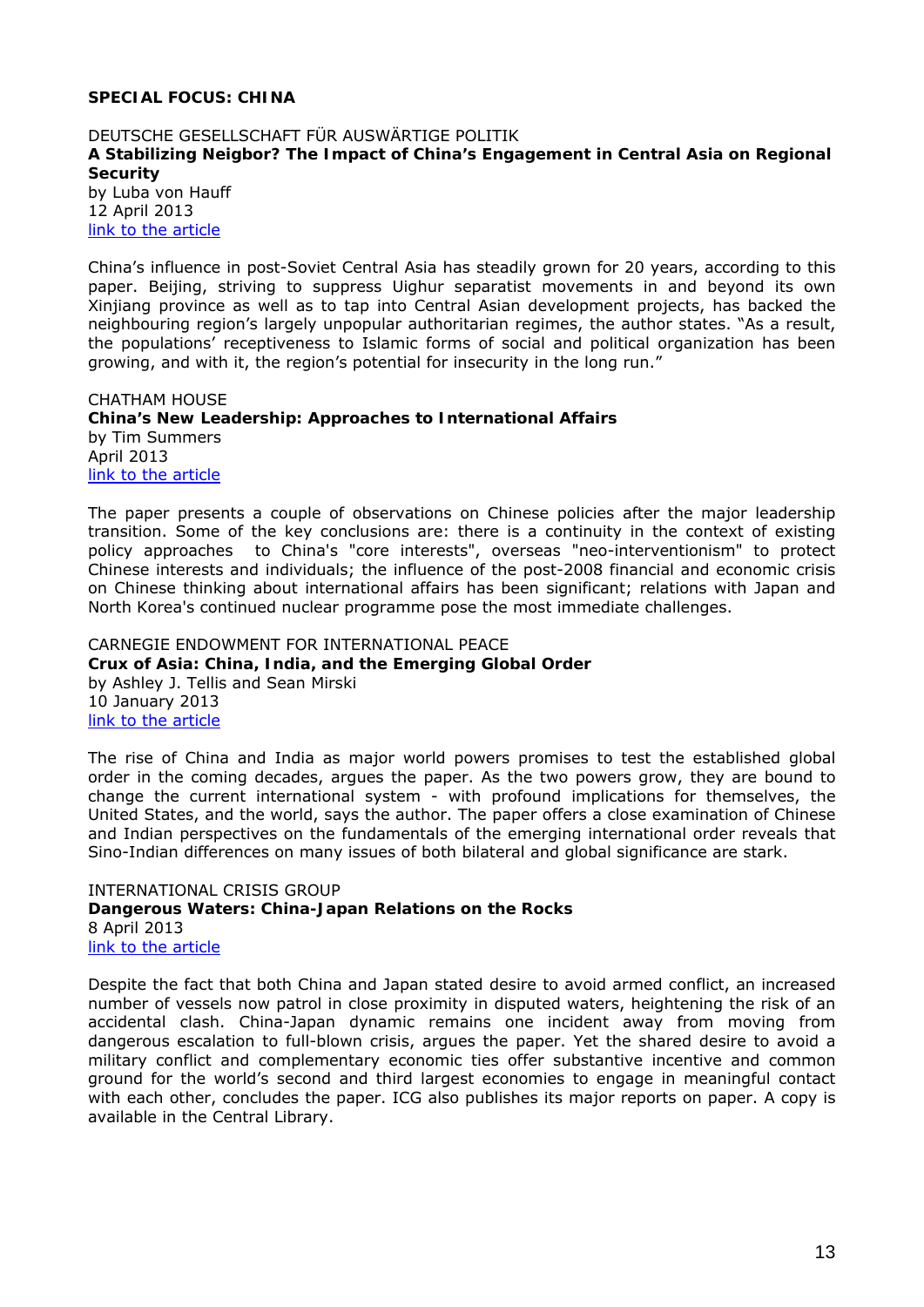#### <span id="page-13-1"></span><span id="page-13-0"></span>CARNEGIE TSINGHUA - CARNEGIE ENDOWMENT FOR INTERNATIONAL PEACE **Balancing Chinese Interest on North Korea and Iran**  by Lora Saalman 1 April 2013 [link to the article](http://www.carnegietsinghua.org/2013/04/01/balancing-chinese-interests-on-north-korea-and-iran/fvbl)

China recently joined the international community in its response to North Korea's satellite launch and third nuclear test, and it also participated in talks on Iran's nuclear program. Chinese behaviour seems more related in engaging the US than an effort to deal with nonproliferation on American terms, argues the paper.

#### SPOTLIGHT ON…

*[The Carnegie-Tsinghua Center for Global Policy](http://www.carnegietsinghua.org/)* is a joint U.S.-China research center, based at Tsinghua University in Beijing. It was established in 2010 by the Carnegie Endowment, which also has offices in Washington, Moscow, Beirut and Brussels. The think tank provides analysis and researches on economic, security, and political issues in the Asia-Pacific region. It also works with Carnegie's other global centers to publish variuos papers or to host conferences, roundtables, seminars and closed-door briefings.

#### <span id="page-13-3"></span><span id="page-13-2"></span>INSTITUTE FOR SECURITY&DEVELOPMENT POLICY (ISDP) **A Changing Calculus Towards North Korea in Beijing?**  by David Mulrooney 25 April 2013 [link to the article](http://www.isdp.eu/images/stories/isdp-main-pdf/2013-mulrooney-changing-calculus-dprk.pdf)

North Korea's advances in nuclear weapons and missile technology, in combination with its recent escalation of bellicose rhetoric against the US and its allies, have triggered a change in the attitude towards the country even in the traditionally friendly China, argues the paper. The author underlines that North Korea goes from being an intermittently problematic but generally stable entity during the Kim Jong Il years to a source of regional instability under Kim Jong Un.

#### <span id="page-13-4"></span>**Characteristics of Chinese Military Culture: A Historical Perspective**

by Zhang Heng 8 April 2013 [link to the article](http://www.isdp.eu/images/stories/isdp-main-pdf/2013-heng-chinese-military-culture.pdf)

Today, the armed forces of the major powers have the goal of defending their national interests and contributing to world peace. For geographical and historical reasons, Chinese military culture developed its own unique orientation. Studying Chinese military culture is a path toward a better understanding of the characteristics of the Chinese armed forces, argues the paper and offers a historical review of it.

#### <span id="page-13-6"></span><span id="page-13-5"></span>ISTITUTO PER GLI STUDI DI POLITICA INTERNAZIONALE **Russian-Chinese Relations**  by Alexander Lukin 29 April 2013 [link to the article](http://www.ispionline.it/sites/default/files/pubblicazioni/analysis_167_2013.pdf)

Today, Russian-Chinese relations are at the peak of their development, argues the paper. A close, constructive and cooperative relationship that does not go to the extremes of mutual hostility on the one hand, or forming a military alliance on the other hand, is fully in accordance with the interests of both Russia and China, underlines the author.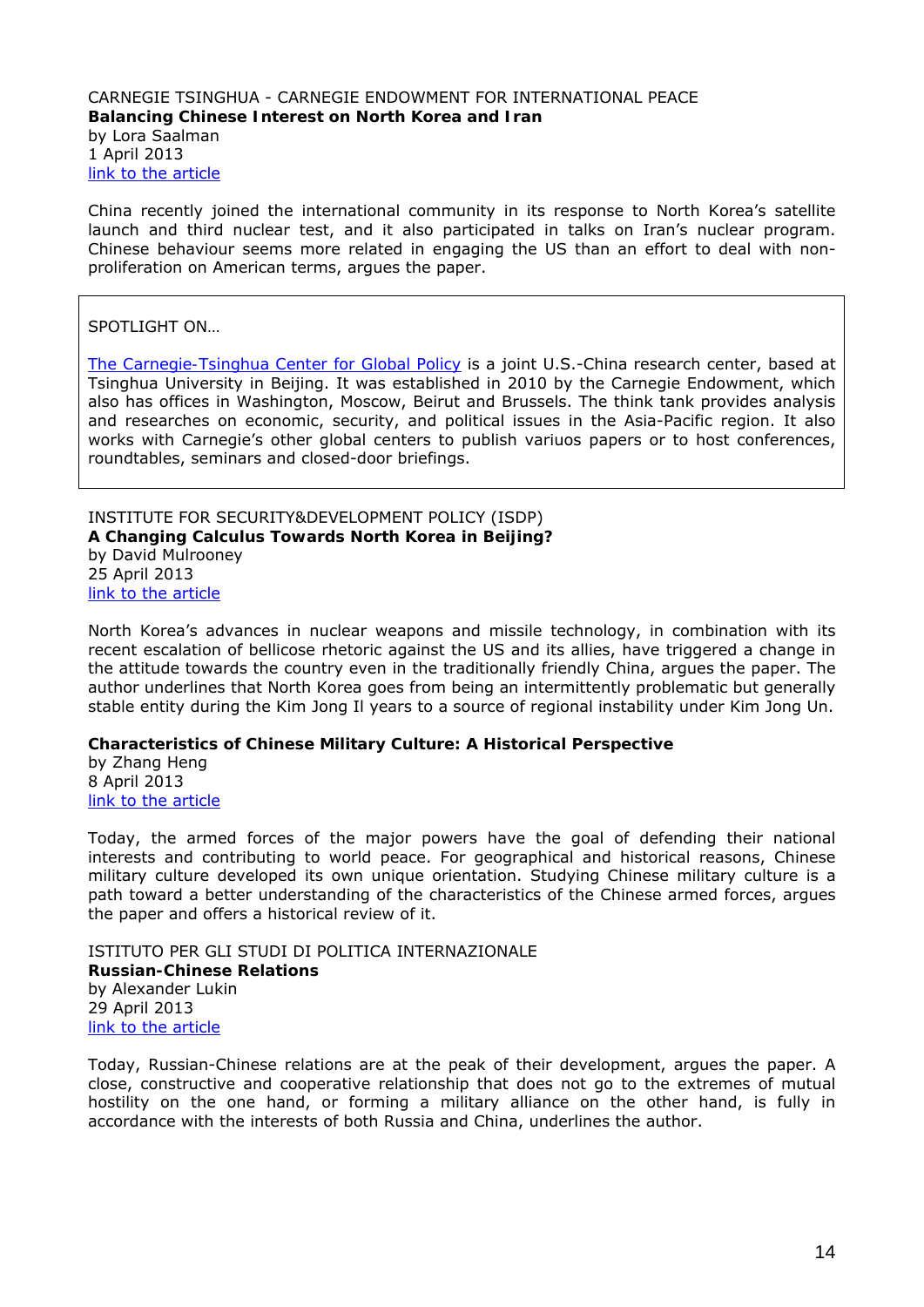#### <span id="page-14-1"></span><span id="page-14-0"></span>STOCKHOLM INTERNATIONAL PEACE RESEARCH INSTITUTE **China's Arctic Aspirations**  by Linda Jakobson and Jingchao Peng November 2012 [link to the article](http://books.sipri.org/files/PP/SIPRIPP34.pdf)

China's Arctic policies are still in a nascent stage of formulation. And although the country recognizes that it is an "Arctic outsider" - without sovereign rights in the Arctic - it also sees numerous economic opportunities opening up in there, argues the paper. That's why it consequently seeks to influence discussions and decisions on how the Arctic should be governed.

#### <span id="page-14-3"></span><span id="page-14-2"></span>EUROPEAN PARLIAMENT LIBRARY **China's Presence in African Ports: Investment Across the Ocean**  [Link to the article](http://libraryeuroparl.wordpress.com/2013/05/13/chinas-presence-in-african-ports-investment-across-the-ocean/) **China's Role in Development in Africa - Challenging the EU Approach**  [Link to the article](http://www.europarl.europa.eu/RegData/bibliotheque/briefing/2013/130521/LDM_BRI(2013)130521_REV1_EN.pdf)

<span id="page-14-4"></span>Although it is not exactly a think tank, we take the opportunity to include in our China focus these two very recent short briefings by our distinguished colleagues in the European Parliament's library. They give a very succinct overview of specific policy issues and link to other relevant readings.